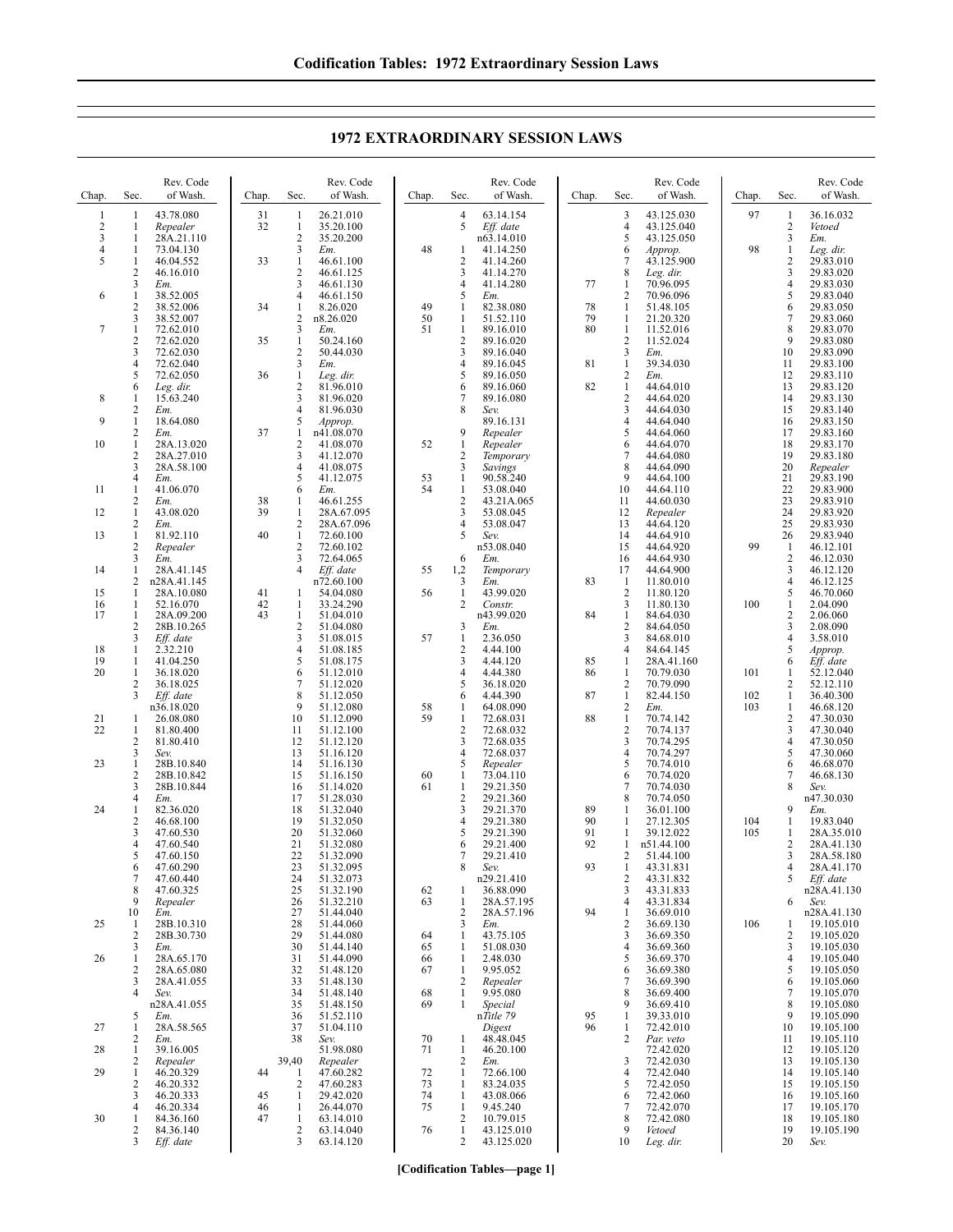**Codification Tables: 1972 Extraordinary Session Laws**

| Chap.      | Sec.                                  | Rev. Code<br>of Wash.                                                      | Chap.      | Sec.                                        | Rev. Code<br>of Wash.                                                      | Chap. | Sec.                                                       | Rev. Code<br>of Wash.                                                            | Chap. | Sec.                                                        | Rev. Code<br>of Wash.                                                   | Chap. | Sec.                                       | Rev. Code<br>of Wash.                                                      |
|------------|---------------------------------------|----------------------------------------------------------------------------|------------|---------------------------------------------|----------------------------------------------------------------------------|-------|------------------------------------------------------------|----------------------------------------------------------------------------------|-------|-------------------------------------------------------------|-------------------------------------------------------------------------|-------|--------------------------------------------|----------------------------------------------------------------------------|
| 107<br>108 | 21<br>-1<br>1<br>$\overline{c}$<br>3  | 19.105.900<br>Leg. dir.<br>28B.20.394<br>4.08.030<br>4.08.040<br>26.16.030 | 118<br>119 | 1<br>$\overline{c}$<br>3<br>4<br>5<br>1     | 18.27.010<br>18.27.040<br>18.27.080<br>18.27.130<br>18.27.120<br>79.70.010 | 128   | 11<br>12<br>13<br>$\mathbf{1}$<br>$\sqrt{2}$<br>3          | 43.83A.110<br>43.83A.900<br>Leg. dir.<br>43.83B.010<br>43.83B.020<br>43.83B.030  | 137   | 6<br>7<br>$\mathbf{1}$<br>$\overline{\mathbf{c}}$<br>3<br>4 | 70.94.765<br>Leg. dir.<br>35.49.010<br>35.43.250<br>35.54.100<br>Vetoed | 148   | 10<br>1<br>2<br>3                          | n41.32.480<br>Sev.<br>n41.32.480<br>82.04.291<br>84.33.080<br>84.33.090    |
| 109        | 4<br>5<br>6<br>7<br>8<br>1            | 26.16.040<br>26.16.140<br>26.16.190<br>49.48.100<br>Repealer<br>2.50.160   |            | $\overline{\mathbf{c}}$<br>3<br>4<br>5<br>6 | 79.70.020<br>79.70.030<br>79.70.040<br>79.70.050<br>Constr.<br>79.70.900   |       | 4<br>5<br>6<br>7<br>8<br>9                                 | 43.83B.040<br>43.83B.050<br>43.83B.060<br>43.83B.070<br>43.83B.080<br>43.83B.090 | 138   | 5<br>6<br>7<br>$\mathbf{1}$<br>2                            | 35.50.050<br>Sev.<br>n35.49.010<br>Em.<br>82.36.280<br>82.38.080        | 149   | 4<br>5<br>6<br>7<br>8<br>1                 | 84.33.050<br>84.33.120<br>84.33.140<br>84.33.180<br>Repealer<br>28B.15.012 |
| 110        | 2<br>1                                | Em.<br>43.120.020                                                          | 120        | 1<br>2                                      | 18.39.040<br>Em.                                                           |       | 10<br>11                                                   | 43.83B.100<br>43.83B.110                                                         |       | 3                                                           | Par. veto<br>82.38.170                                                  |       | 2<br>3                                     | 28B.15.013<br>28B.15.620                                                   |
| 111<br>112 | 1<br>2<br>3<br>1                      | 2.32.240<br>10.01.112<br>Em.                                               | 121<br>122 | 1<br>$\mathbf{1}$<br>2<br>3                 | 82.14.910<br>70.96A.010<br>70.96A.020<br>70.96A.030                        | 129   | 12<br>$\mathbf{1}$<br>$\overline{c}$<br>3                  | Leg. dir.<br>43.83C.010<br>43.83C.020<br>43.83C.030                              |       | 4<br>5<br>6                                                 | 82.38.180<br>82.38.190<br>$Eff.$ date<br>n82.38.080                     | 150   | 4<br>$\mathbf{1}$<br>2<br>3                | Em.<br>36.35.010<br>36.35.020<br>36.35.090                                 |
|            | $\overline{2}$<br>3<br>$\overline{4}$ | 15.65.283<br>15.65.285<br>15.66.130<br>15.66.145                           |            | 4<br>5<br>6                                 | 70.96A.040<br>70.96A.050<br>70.96A.060                                     |       | 4<br>5<br>6                                                | 43.83C.040<br>43.83C.050<br>43.83C.060                                           | 139   | 1<br>$\overline{c}$                                         | Par. veto<br>18.85.010<br>18.85.030                                     |       | $\overline{\mathbf{4}}$<br>5<br>6          | 36.35.030<br>36.35.040<br>36.35.050                                        |
| 113        | 5<br>$\mathbf{1}$<br>2<br>3           | 15.66.280<br>25.08.020<br>25.08.070<br>25.08.090                           |            | 7<br>8<br>9<br>10                           | 70.96A.070<br>70.96A.080<br>70.96A.090<br>70.96A.100                       |       | 7<br>8<br>9<br>10                                          | 43.83C.070<br>43.83C.080<br>43.83C.090<br>43.83C.100                             |       | 3<br>$\overline{4}$<br>5<br>6                               | 18.85.040<br>18.85.050<br>18.85.060<br>18.85.071                        |       | 7<br>8<br>9<br>10                          | 36.35.060<br>36.35.070<br>36.35.080<br>Leg. dir.                           |
| 114        | 4<br>5<br>1<br>$\overline{c}$         | 25.08.190<br>25.08.240<br>9.08.060<br>19.60.064                            |            | 11<br>12<br>13<br>14                        | 70.96A.110<br>70.96A.120<br>70.96A.130<br>70.96A.140                       | 130   | 11<br>12<br>$\mathbf{1}$<br>$\sqrt{2}$                     | 43.83C.110<br>Leg. dir.<br>43.83D.010<br>43.83D.020                              |       | $\tau$<br>8<br>9<br>10                                      | 18.85.095<br>18.85.090<br>18.85.100<br>18.85.110                        | 151   | 1<br>$\boldsymbol{2}$<br>3<br>4            | 41.40.010<br>41.40.100<br>41.40.170<br>41.40.180                           |
| 115        | 1<br>$\overline{2}$<br>3              | 28A.65.020<br>28A.65.095<br>Em.                                            |            | 15<br>16<br>17                              | 70.96A.150<br>70.96A.160<br>70.96A.170                                     |       | 3<br>$\overline{4}$<br>5                                   | 43.83D.030<br>43.83D.040<br>43.83D.050                                           |       | 11<br>12<br>13                                              | 18.85.130<br>18.85.140<br>18.85.150                                     |       | 5<br>6                                     | 41.40.185<br>Par. veto<br>41.40.190                                        |
| 116        | 1<br>2<br>3                           | 19.100.010<br>19.100.030<br>19.100.040                                     |            | 18<br>19<br>20                              | 70.96A.180<br>70.96A.190<br>Sev.                                           |       | 6<br>7<br>8<br>9                                           | 43.83D.060<br>43.83D.070<br>43.83D.080                                           |       | 14<br>15<br>16                                              | 18.85.155<br>18.85.161<br>18.85.170                                     |       | 7<br>8<br>9                                | 41.40.193<br>41.40.210<br>41.40.220                                        |
|            | 4<br>5<br>6<br>7                      | 19.100.050<br>19.100.070<br>19.100.080<br>19.100.110                       |            | 21<br>22<br>23                              | 70.96A.920<br>70.96A.900<br>70.96A.910<br>70.96A.200                       |       | 10<br>11<br>12                                             | 43.83D.090<br>43.83D.100<br>43.83D.110<br>Leg. dir.                              |       | 17<br>18<br>19<br>20                                        | 18.85.190<br>18.85.210<br>18.85.230<br>18.85.271                        |       | 10<br>11<br>12<br>13                       | 41.40.235<br>41.40.250<br>41.40.270<br>41.40.330                           |
|            | 8<br>9<br>10<br>11<br>12              | 19.100.120<br>19.100.140<br>19.100.180<br>19.100.190<br>19.100.200         |            | 24<br>25<br>26<br>27<br>28                  | 70.96A.210<br>70.96A.220<br>Repealer<br>70.96A.930<br>Leg. dir.            | 131   | $\mathbf{1}$<br>$\overline{2}$<br>3<br>$\overline{4}$<br>5 | 41.26.030<br>41.26.046<br>41.26.047<br>41.26.050<br>41.26.085                    | 140   | 21<br>22<br>1                                               | 18.85.290<br>Sev.<br>18.85.920<br>Par. veto<br>90.48.162                | 152   | 14<br>15<br>16<br>1<br>2                   | 41.40.361<br>Repealer<br>Em.<br>43.43.700<br>43.43.705                     |
|            | 13<br>14<br>15<br>16<br>17            | 19.100.210<br>19.100.220<br>19.100.250<br>19.100.931<br>Eff. date          | 123        | 29<br>30<br>31<br>1                         | 9.87.010<br>71.24.030<br>Eff. date<br>n71.24.030<br>70.108.040             |       | 6<br>7<br>8<br>9<br>10                                     | 41.26.090<br>41.26.100<br>41.26.120<br>41.26.160<br>41.26.300                    | 141   | 1<br>$\overline{\mathbf{c}}$<br>3<br>4                      | Par. veto<br>9.47.310<br>9.47.320<br>9.47.330<br>9.47.340               |       | 3<br>4<br>5<br>6<br>7                      | 43.43.710<br>43.43.715<br>43.43.720<br>43.43.725<br>43.43.730              |
| 117        | 1<br>$\overline{2}$<br>3<br>4         | n19.100.010<br>43.31A.010<br>43.31A.020<br>43.31A.030<br>43.31A.040        |            | $\overline{2}$<br>3<br>4<br>5<br>6          | 70.108.050<br>70.108.070<br>70.108.140<br>70.108.150<br>70.108.160         | 132   | 11<br>12<br>$1 - 13$                                       | Em.<br>Sev.<br>n41.26.030<br>Ch. 43.83E<br>Failed to                             | 142   | 5<br>6<br>7<br>8<br>1                                       | 9.47.350<br>9.47.370<br>9.47.400<br>Sev.<br>28A.58.620                  |       | 8<br>9<br>10<br>11<br>12                   | 43.43.735<br>43.43.740<br>43.43.745<br>43.43.750<br>43.43.755              |
|            | 5<br>6<br>7<br>8                      | 43.31A.050<br>43.31A.060<br>43.31A.070<br>43.31A.080                       | 124        | 7<br>8<br>1<br>2                            | 70.108.170<br>Em.<br>28A.41.130<br>28A.44.085                              |       |                                                            | become law<br>by reason of<br>Referendum<br>Measure #30                          |       | $\overline{2}$<br>3<br>4                                    | 28A.58.630<br>Par. veto<br>28A.67.900<br>28A.58.046                     |       | 13<br>14<br>15<br>16                       | 43.43.760<br>43.43.765<br>43.43.770<br>43.43.775                           |
|            | 9<br>10<br>11<br>12<br>13             | 43.31A.090<br>43.31A.100<br>43.31A.110<br>43.31A.120<br>43.31A.130         |            | 3<br>4<br>5<br>6<br>7                       | 28A.44.080<br>28A.44.090<br>28A.44.100<br>28A.44.110<br>28A.44.120         | 133   | 1<br>$\overline{c}$<br>3<br>4<br>5                         | 28B.56.010<br>28B.56.020<br>28B.56.030<br>28B.56.040<br>28B.56.050               | 143   | 5<br>6<br>-1<br>2<br>3                                      | 28A.58.1011<br>Em.<br>70.35.070<br>70.30.061<br>70.30.072               |       | 17<br>18<br>19<br>20                       | 43.43.780<br>43.43.785<br>Par. veto<br>43.43.790<br>43.43.795              |
|            | 14<br>15<br>16<br>17                  | 43.31A.140<br>43.31A.150<br>43.31A.160<br>43.31A.170                       |            | 8<br>9<br>10<br>11                          | 84.52.050<br>Repealer<br>28A.48.110<br>28A.44.130                          |       | 6<br>7<br>8<br>9                                           | 28B.56.060<br>28B.56.070<br>28B.56.080<br>28B.56.090                             |       | 4<br>5<br>6                                                 | 70.30.081<br>Par. veto<br>70.35.075<br>70.35.110                        |       | 21<br>22<br>23                             | 43.43.800<br>Sev.<br>43.43.910<br>43.43.810                                |
|            | 18<br>19<br>20                        | 43.31A.180<br>43.31A.190<br>43.31A.200                                     |            | 12<br>13                                    | Eff. date<br>n28A.44.080<br>Sev.                                           |       | 10<br>11<br>12                                             | 28B.56.100<br>28B.56.110<br>28B.56.120                                           | 144   | 7<br>$\mathbf{1}$<br>2                                      | Repealer<br>82.50.030<br>82.50.410                                      |       | 24<br>25<br>26                             | Repealer<br>43.43.820<br>Leg. dir.                                         |
|            | 21<br>22<br>23<br>24                  | 43.31A.210<br>43.31A.220<br>43.31A.230<br>43.31A.240                       | 125        | -1<br>$\overline{2}$<br>3<br>4              | n28A.44.080<br>84.40.045<br>84.40.030<br>84.36.400                         | 134   | 13<br>$\mathbf{1}$<br>$\overline{2}$<br>3                  | Leg. dir.<br>82.04.385<br>82.14A.010<br>82.14A.020                               | 145   | 1<br>2<br>3<br>$4 - 7$                                      | Temporary<br>43.08.130<br>43.08.135<br>Temporary                        | 153   | 27<br>28<br>$\mathbf{1}$<br>$\overline{c}$ | Approp.<br>Em.<br>67.32.080<br>46.09.010                                   |
|            | 25<br>26<br>27<br>28<br>29            | 43.31A.250<br>43.31A.260<br>43.31A.270<br>43.31A.280<br>43.31A.290         | 126        | 1<br>$\overline{2}$<br>3                    | Sev.<br>n84.40.045<br>84.36.370<br>84.69.020<br>84.36.380                  |       | 4<br>5<br>6<br>7<br>8                                      | 33.28.040<br>82.14A.030<br>35.21.710<br>35A.82.050<br>Eff. date                  | 146   | 8<br>9<br>10<br>1<br>2                                      | Approp.<br>Em.<br>Temporary<br>28A.48.010<br>28A.41.175                 |       | 3<br>4<br>5<br>6<br>7                      | 46.09.020<br>46.09.030<br>46.09.040<br>46.09.050<br>46.09.060              |
|            | 30<br>31<br>32<br>33                  | 43.31A.300<br>43.31A.310<br>43.31A.320<br>43.31A.330                       | 127        | $\mathbf{1}$<br>$\overline{2}$<br>3<br>4    | 43.83A.010<br>43.83A.020<br>43.83A.030<br>43.83A.040                       | 135   | 9<br>1<br>$\overline{2}$                                   | 82.14A.900<br>Leg. dir.<br>46.37.390<br>82.38.030                                | 147   | 3<br>1<br>2                                                 | Eff. date<br>n28A.48.010<br>41.32.480<br>41.32.4932                     |       | 8<br>9<br>10<br>11                         | 46.09.070<br>46.09.080<br>46.09.090<br>46.09.110                           |
|            | 34<br>35<br>36                        | 43.31A.900<br>Sev.<br>43.31A.910<br>Em.                                    |            | 5<br>6<br>7<br>8                            | 43.83A.050<br>43.83A.060<br>43.83A.070<br>43.83A.080                       | 136   | $\mathbf{1}$<br>$\sqrt{2}$<br>3<br>4                       | 70.94.740<br>70.94.745<br>70.94.750<br>Par. veto                                 |       | 3<br>4<br>5<br>6,7                                          | 41.32.4943<br>41.32.680<br>41.32.583<br>Approp.                         |       | 12<br>13<br>14<br>15                       | 46.09.120<br>46.09.150<br>46.09.160<br>46.09.170                           |
|            | 37<br>38                              | 43.31A.920<br>Leg. dir.                                                    |            | 9<br>10                                     | 43.83A.090<br>43.83A.100                                                   |       | 5                                                          | 70.94.755<br>70.94.760                                                           |       | 8<br>9                                                      | Temporary<br>$Eff.$ date                                                |       | 16<br>17                                   | 46.09.190<br>4.24.210                                                      |

**[Codification Tables—page 2]**